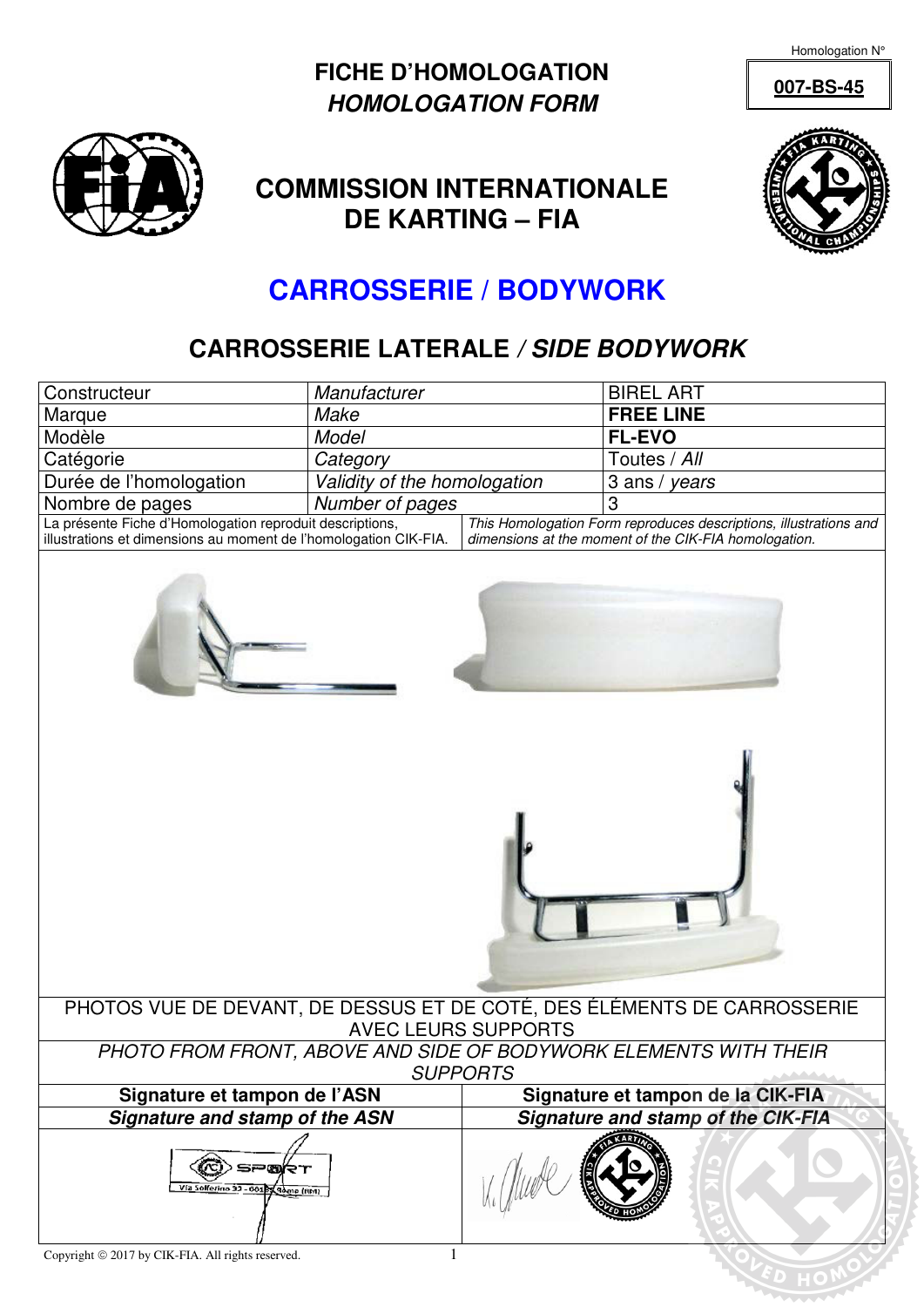007-BS-45

| <b>CARROSSERIE LATÉRALE AVEC SUPPORTS</b><br>Dessin technique (dimensions d'encombrement-<br>matériau, diamètre et épaisseur des tubes supports) |            | <b>LATERAL BODYWORK WITH SUPPORTS</b><br>Technical drawing (bodywork main external<br>dimensions - supports material, diameter and wall<br>thickness) |                   |          |  |
|--------------------------------------------------------------------------------------------------------------------------------------------------|------------|-------------------------------------------------------------------------------------------------------------------------------------------------------|-------------------|----------|--|
| Masse en g (carrosserie droite ou gauche seule)                                                                                                  |            | Mass in g (RH or LH bodywork only)                                                                                                                    | 640g              | $+/-10%$ |  |
| Masse en g (support droit ou gauche seul)                                                                                                        |            | Mass in g (RH or LH support only)                                                                                                                     | 1140 <sub>g</sub> | $+/-5%$  |  |
| 583                                                                                                                                              | 209        |                                                                                                                                                       |                   |          |  |
| 54<br>500                                                                                                                                        |            | $Ø20 \times 1.5 \pm 0.15$                                                                                                                             |                   |          |  |
|                                                                                                                                                  |            | PHOTO AVEC SUPPORT / WITH SUPPORTS                                                                                                                    |                   |          |  |
|                                                                                                                                                  |            |                                                                                                                                                       |                   |          |  |
| Copyright @ 2017 by CIK-FIA. All rights reserved.                                                                                                | $\sqrt{2}$ |                                                                                                                                                       |                   |          |  |